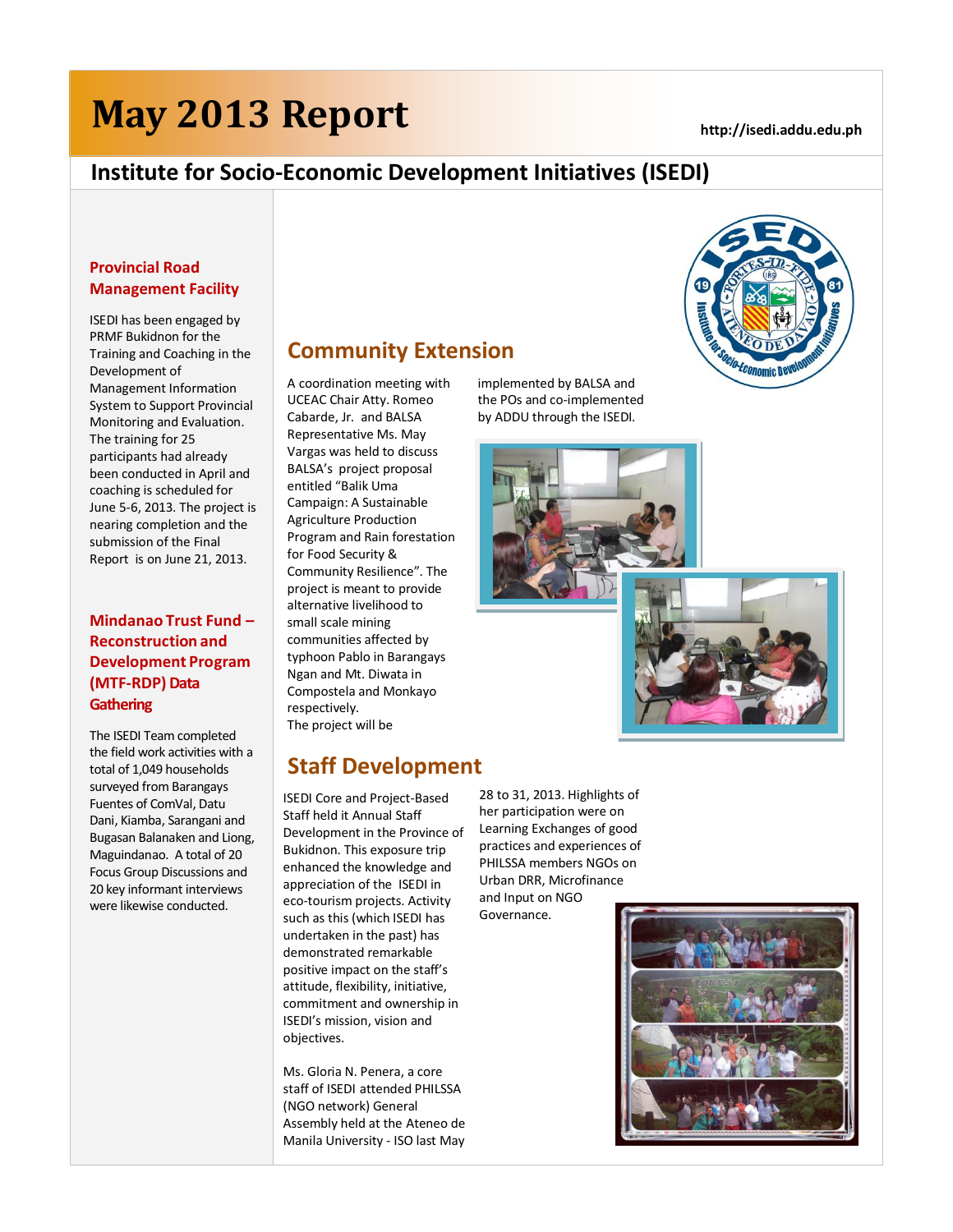**2**

# LED -Livelihood and Entrepreneurship Development<br>-

Based on the recent monitoring visits to the assisted craft villages and entrepreneurs, the following updates were gathered:

| <b>NAME OF</b><br><b>ENTERPRISE</b> | <b>Progress to Date</b>                                                                                                                                                                                                                                                                                                                                                                                                                                                                                                                                                                                                   | Employment<br>generated                   | <b>Income Generated</b>                                                                                                                                                                                  | Problems / Issues<br>encountered                                                                                                                           |
|-------------------------------------|---------------------------------------------------------------------------------------------------------------------------------------------------------------------------------------------------------------------------------------------------------------------------------------------------------------------------------------------------------------------------------------------------------------------------------------------------------------------------------------------------------------------------------------------------------------------------------------------------------------------------|-------------------------------------------|----------------------------------------------------------------------------------------------------------------------------------------------------------------------------------------------------------|------------------------------------------------------------------------------------------------------------------------------------------------------------|
| Apo ni Lola                         | A new building is being constructed<br>٠<br>in Arnel Raakin's project site,<br>acquired through a loan with DBP for<br>P2.5M. The building is expected to<br>be completed by November 2013.<br>Arnel will only be able to avail of<br>fund release once he has shown 30%<br>accomplishment in the building<br>construction.<br>Arnel has set up a booth/stall at                                                                                                                                                                                                                                                          | $OJT - 3$<br>Regular-12<br>Part-time - 11 | ٠<br>Monthly sales has<br>been tripled from<br>previous sales.<br>(Estimated at<br>100,000.00 to<br>300,000.00 more or<br>less monthly.)<br>About 35% of sales<br>is the income of the<br>entrepreneurs. | Marketing strategy (e.g.<br>٠<br>incentives to drivers)<br>was copied by his<br>competitor (Lola Abon).                                                    |
|                                     | Insular Hotel to boost his sales. The<br>booth is being managed by 3 OJTs.<br>Apo ni Lola company profile and<br>٠<br>manual are being enhanced by a<br>consultant from UP Mindanao.<br>Marketing strategy being adopted is<br>selling in Davao Hotels.<br>New logo design of Apo ni Lola now<br>٠<br>protected with Intellectual Property<br>Rights (IPR)<br>New tag line generated by Apo ni<br>Lola $-$ "We are not the first, but we<br>are the Best". This tagline will<br>change every 3 years.                                                                                                                     |                                           |                                                                                                                                                                                                          |                                                                                                                                                            |
| <b>Elmars Porkskin</b>              | Working/cooking area was<br>٠<br>transferred to Inawayan Toril from<br>Father Selga, Bankerohan, Davao<br>City.<br>The area in Inawayan is hazard free<br>٠<br>compared to previous area in<br>Father Selga Bankerohan<br>Display area in Bankerohan is newly<br>٠<br>painted<br>Elmar's has new product which is<br>٠<br>"chicken skin chicharon". It is very<br>affordable especially for the small<br>vendors. The factory price is<br>P5.00/pack and the retail price is<br>P7.00 to P8.00 pesos.<br>Elmar Orilla, the owner of Elmar's<br>٠<br>Porkskin regularly deliver to all<br>branches of Gaisano in Mindanao. | 7 employees                               | 20,000 to 25,000<br>٠<br>per month net<br>income.<br>The staff are<br>٠<br>covered with SSS<br>and Phil Health                                                                                           | <b>Additional travelling</b><br>٠<br>cost due to the<br>distance of the<br>working area<br>Lean months of<br>delivery<br>February<br>March<br>June<br>July |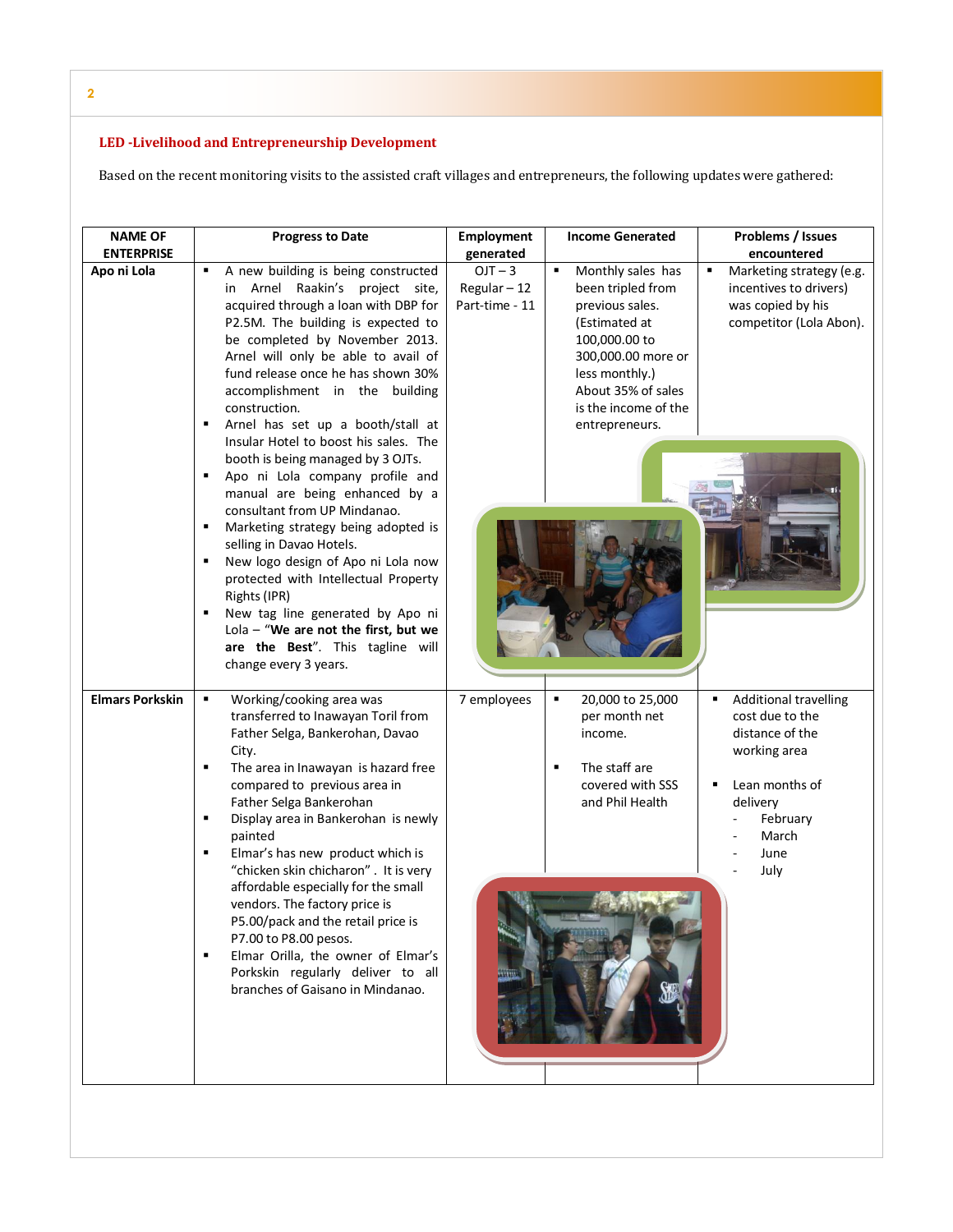| <b>NAME OF</b><br><b>ENTREPRENEUR</b>                       | <b>Progress to Date</b>                                                                                                                                                        | <b>Employment</b><br>generated                                                      | Income<br>Generated                                                                                                                                    | Problems / Issues encountered                                                                                                                                                                                                                                                                                                                                                                                                                                                                                                                                                                                                                                                                                                                                                                                                                                                                                                                                                                                                                                                                                                                                                                                                                                                                                                                                                                                                                                                                                                                                                                                                                                                                                                                                                                                                                                                                                                                                                                                                                                                                                                                                                                                                                                                                                                                                                                                                                                                                                                                                                                                                                                                                                                                                                |
|-------------------------------------------------------------|--------------------------------------------------------------------------------------------------------------------------------------------------------------------------------|-------------------------------------------------------------------------------------|--------------------------------------------------------------------------------------------------------------------------------------------------------|------------------------------------------------------------------------------------------------------------------------------------------------------------------------------------------------------------------------------------------------------------------------------------------------------------------------------------------------------------------------------------------------------------------------------------------------------------------------------------------------------------------------------------------------------------------------------------------------------------------------------------------------------------------------------------------------------------------------------------------------------------------------------------------------------------------------------------------------------------------------------------------------------------------------------------------------------------------------------------------------------------------------------------------------------------------------------------------------------------------------------------------------------------------------------------------------------------------------------------------------------------------------------------------------------------------------------------------------------------------------------------------------------------------------------------------------------------------------------------------------------------------------------------------------------------------------------------------------------------------------------------------------------------------------------------------------------------------------------------------------------------------------------------------------------------------------------------------------------------------------------------------------------------------------------------------------------------------------------------------------------------------------------------------------------------------------------------------------------------------------------------------------------------------------------------------------------------------------------------------------------------------------------------------------------------------------------------------------------------------------------------------------------------------------------------------------------------------------------------------------------------------------------------------------------------------------------------------------------------------------------------------------------------------------------------------------------------------------------------------------------------------------------|
| Baganihan Agri-<br>Ventures<br>Eco<br>Cooperative<br>(BAVC) | Members are<br>٠<br>not active in<br>strawberry<br>production<br>and are<br>currently<br>engaged in<br>cutflowers<br>and<br>ornamental<br>plants as<br>individual<br>operator. | 97 members<br>excluding<br>associate<br>members<br>Self-<br>employment<br>generated | No sales and<br>income<br>generated as<br>a cooperative<br>but<br>individually<br>each has<br>income from<br>cutflowers<br>and<br>ornamental<br>plants | <b>BAVC</b> is inactive:<br>٠<br>No more meetings conducted since 2011<br>Most members were not producing strawberry,<br>thus strawberry processing/operation has been<br>temporarily stopped.<br>No collection of soft loan on strawberry<br>production.<br>When Mr. Joseph Roca, BAVC President left for USA<br>٠<br>in February 2011, BAVC became inactive. BAVC<br>Officers and BODs were not functioning/ performing<br>their roles to keep the organization functional.<br>Series of trainings organized by DOST were not<br>٠<br>realized. Accordingly, the trainers were discouraged<br>on the negative attitude and views of the members<br>who participated the $1st$ training on strawberry<br>production. In fact, the materials/ supplies for<br>strawberry production, like UV plastics and Black<br>plastic bags were pulled-out by DOST since there was<br>no strawberry production of Sweet Charlie variety<br>(variety introduced from Benquet). DOST is still<br>willing to return and provide the materials as soon as<br>BAVC strawberry growers start planting. DOST will be<br>monitoring this. One member is propagating and<br>started planting Sweet Charlie variety.<br>Attitude problem- Members will only be active if<br>٠<br>there are projects like financial assistance and after<br>acquiring, they became inactive. Members are used<br>to dole-out system. This is why members who<br>acquired the soft loan did not repay since they know<br>that the assistance was a grant to BAVC. BAVC<br>managed the grant from DOLE and implemented soft<br>loan to the initial 25 members for strawberry<br>production, after these 25 members have repaid,<br>another set of members would eventually avail until<br>everyone will benefit. Another reason why they<br>won't pay is that there were officers who were not<br>paying also. Note: Ever since, this has been usually<br>observed to previous projects of BAVC, re: grant<br>assistance.<br>Acquisition of BFAD permit is still pending. It was Mr.<br>٠<br>Roca, President who facilitated the processing of<br>documents. BAVC had difficulty in complying BFAD's<br>bucket list of requirements.<br>Majority of BAVC Officers come from one religious<br>٠<br>group where the President, Joseph Roca is affiliated.<br>There were alleged gossips that BACV is dominated<br>and run solely by them, even though they were<br>chosen by members. Hence, they were discouraged<br>to continue their membership.<br>No financial support, through soft loan, for cut<br>٠<br>flowers and ornamental plants (selling during<br>caravan/trade fair in and out of Davao city).<br>Hopefully, this will be addressed after reorganization.<br>There is a plan for re-organization.<br>٠ |

**3**